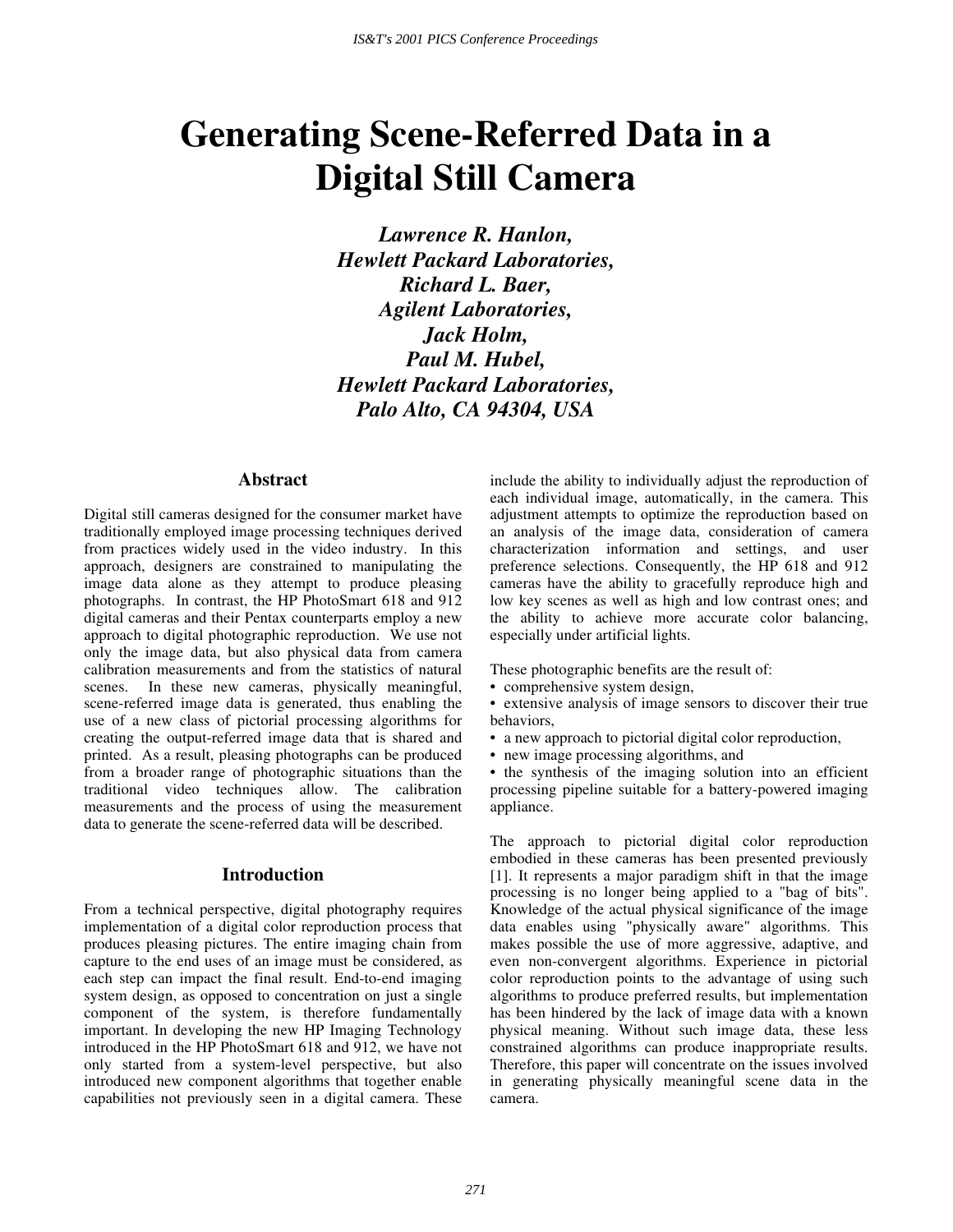# **Background**

For consumer digital still cameras, it has been traditional to employ picture processing techniques very similar to those used in video products such as camcorders [2]. While this approach has the advantage of leveraging known solutions to a new class of products, it also brings performance limitations because of design tradeoffs previously made to optimize the solutions for video. It is well known that still photography is more demanding of intrinsic image quality than is video because the images are not moving, the predominant medium for output is a reflection print, and because of long-established customer expectations.

At HP we set out to produce a digital still camera pictorial processing solution that was intrinsically capable of taking full advantage of the power of *digital* color reproduction solutions, while meeting the constraints of a batterypowered portable imaging appliance. We also required that the processing solution implemented be extensible both to high-end applications as well as to low cost ones. In our approach, we chose to base the pictorial processing on physically meaningful image data in order to enable the use of powerful new component algorithms in the processing pipeline. Estimation of the physical parameters of the original scene is then required, as is calibration of the capture subsystem of the camera, thereby making it a calibrated transducer. While this requires additional effort during the product design phase, the resulting photographic benefits to the user include a high percentage of pleasing pictures created automatically from a wide range of photographic situations, as summarized above in the introduction. In the PhotoSmart 912, for example, 12 bit per channel scene data is color rendered to 8 bit output images. The rendering of each image can be uniquely tailored because the absolute scene radiances are known. Color balancing and rendering are accomplished using a collection of internally developed and licensed proprietary algorithms [3-5].

As mentioned above, our approach is therefore very different from the traditional one, in which the digital picture data is much like a "bag of bits" to which various image processing algorithms are applied to improve the pictures. Without a link to the physical significance of the bits, these algorithms are in a sense forced to operate blindly. While there are many clever techniques that have been developed, the range of photographic situations from which truly pleasing results are typically obtained is significantly more limited than the range of photographic situations commonly encountered. Indeed, even with professional digital cameras, the prevailing paradigm is that the captured picture data is just a starting point from which a human then makes modifications to produce the desired pictorial result. In contrast, our objective has been to have the camera automatically deliver pictorially pleasing data. Previous research indicates that, in principle, the potential

of digital photographic capture exceeds that of film capture [6-10]

Calibration of the capture subsystem involves quantifying the behavior of the spectral sensitivities, the OECF (optoelectronic conversion function, ie the transfer function from photons to digital counts), and properly generating the color transforms from sensor RGB to a linear scene space. Since the sensors used in these cameras typically utilize a mosaic color filter pattern to reduce component costs, it is necessary to generate fully populated planes of color data from the spatially subsampled image data actually measured. We utilize a new reconstruction technique [11] which requires knowledge of the point spread function (PSF) and considers the noise present, so measurement of the PSF, line spread function (LSF), or spatial frequency response (SFR) is also part of the calibration process.

We next describe the calibration measurement procedures and techniques used to ensure that the capture subsystem delivers physically valid scene data to the pictorial processing pipeline.

# **Measurements**

## **a) Measurement apparatus**

The system that is used to characterize linearity and spectral sensitivity consists of a halogen lamp, a lamp power supply, a monochrometer, an integrating sphere and a power meter. Two filter wheels are mounted on the input side of the monochrometer, one of which contains ND filters and the other of which contains order-sorting filters. The monochrometer contains motorized input and output slits, a grating turret upon which a grating and a mirror are mounted, and an input shutter. The integrating sphere presents the camera with diffuse uniform illumination. A silicon diode detector located on the auxiliary port of the sphere is used to monitor the illumination level. The photon flux can be calculated from the detector current (measured by the power meter), the wavelength, and the known quantum efficiency of the detector.

These basic measurements cannot be performed unless raw data can be extracted from the camera. We utilized a special diagnostic program that extracts raw 12-bit image data through the USB port of the camera. The images were then decomposed into four separate color planes *(RGGB)*, and the average values of the pixels in the center of the image were computed. The program also controlled the monochrometer and interrogated the power meter through a GPIB interface.

In the case of PSF measurements, the camera was used to collect images of a special PSF test chart. The raw 12-bit data was saved on the camera's compact flash card for subsequent analysis.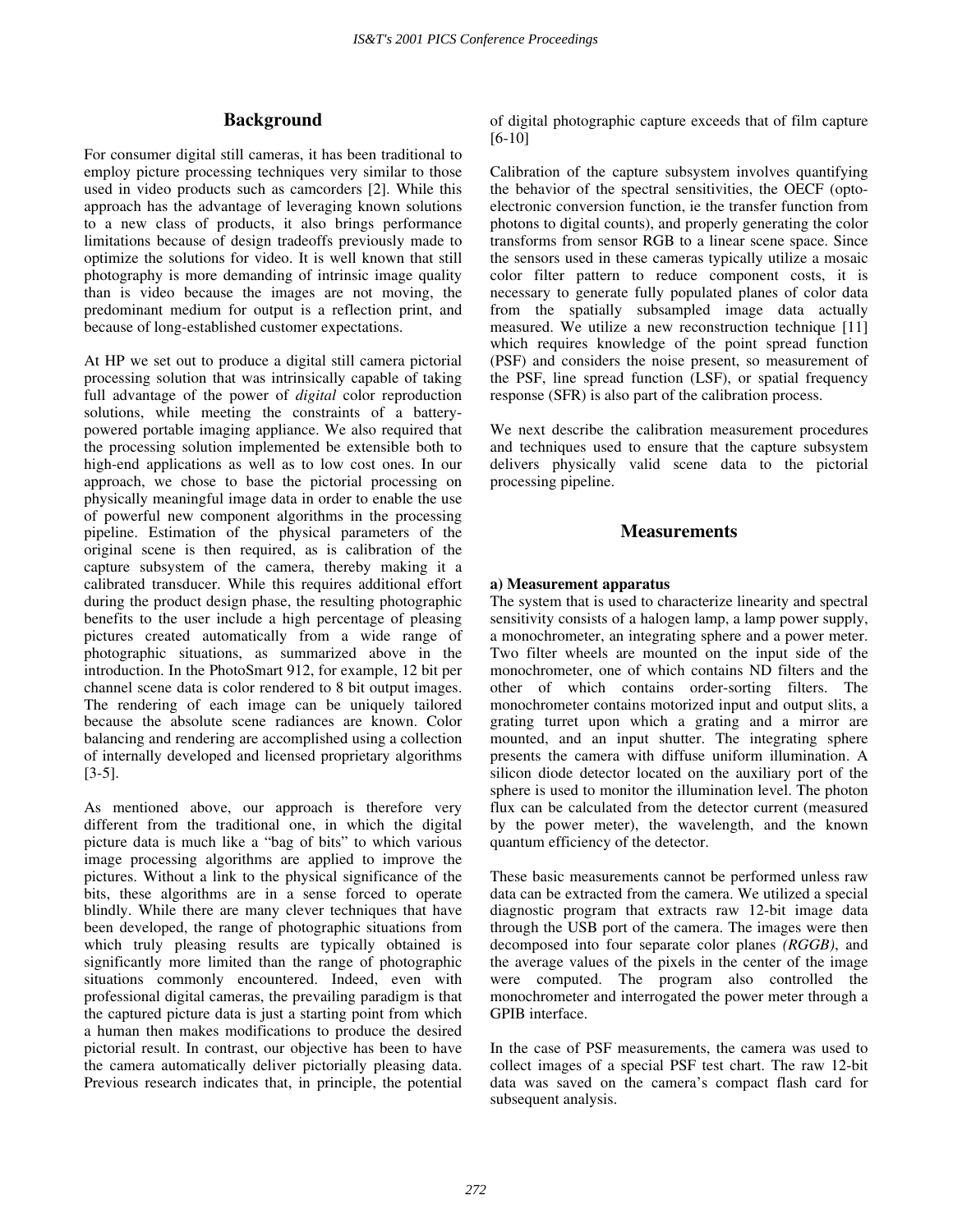#### **b) Point Spread Function**

The point spread function (PSF) is determined by collecting an image of a slanted edge and analyzing it. The color channels are balanced to the same level and defective pixels are corrected before the analysis begins. The image can also be corrected for vertical and horizontal shading. The slant makes it possible to sample the response across the edge at a much higher resolution than the pixel pitch. The center of the edge is determined for each horizontal line by computing the centroid of the first derivative. The linear function of row number that best fits the set of centroid values is then used to re-register all the rows around the edge transition point. This super-resolution data is then filtered and differentiated to yield the PSF. We use a transmission target with a single black bar in a clear field, mounted on a white plastic diffuser that is illuminated from the rear by a tungsten lamp. This method is described in the ISO 12233 standard [12]. The signal-to-noise ratio of the results can be improved by assuming that the functional form of the PSF is either a Gaussian peak, or (in the case where a birefringent blur filter is used) the sum of two offset Gaussian peaks. Since these functions are described by only a few parameters, consistent results can be obtained in spite of the presence of noise (however if the actual form of the PSF is not Gaussian, some accuracy is lost).

## **c) Linearity Measurement**

A front surface mirror is used in place of the grating in the monochrometer to obtain white light for linearity evaluation. The camera is placed in front of the integrating sphere, and the output slit is adjusted to control the illumination intensity. If the optical elements in the monochrometer are adjusted correctly, the output will be almost a linear function of slit width. If more dynamic range is required, a spectrally non-selective neutral density filter can be inserted between the lamp and the monochrometer to obtain lower light levels. The exposure period of the camera is fixed in this experiment. The average values of the different color planes are measured as a function of slit width. These values can be tabulated against the reference detector current in order to determine the opto-electronic response functions (OECF) for each color plane. This linearity measurement method is consistent with the alternative focal plane OECF measurement method from ISO 14524 [13].

$$
OECF = \langle C_{k}(w) \rangle / I_{ref}(w) \tag{1}
$$

In this equation,  $\langle C_{k} \rangle$  is the average value of the pixels in the  $k^{th}$  color channel,  $I_{ref}$  is the reference detector current and w is the slit width.

#### **d) Spectral Sensitivity Measurement**

The quantum efficiency is defined as the efficiency of conversion from incident photons to detected electrons. The *relative QE* of a camera is determined by dividing the camera's raw output signal by the current induced in the reference photodiode (with the appropriate correction factor) at a number of different wavelengths.

$$
Relative \tQE(\lambda) = \langle C_{k}(\lambda) \rangle / (I_{ref}(\lambda) / QE_{ref}(\lambda)) \tag{2}
$$

In this equation,  $QE_{ref}$  is the quantum efficiency of the reference detector at the operating wavelength. In this measurement the camera's output signal must never exceed its linear range. One can perform these measurements at low signal levels without losing accuracy because many pixels are averaged in order to compute the mean responses of the color channels.

The spectral sensitivity is a measure of CCD response as a function of incident optical power, rather than of incident photon flux. The photon energy is  $E = h c / \lambda$ , where *h* is Plank's constant, *c* is the speed of light, and  $\lambda$  is the wavelength. Since the energy varies as the inverse of the wavelength, the *Relative Spectral Sensitivity* can be determined by multiplying the *QE* by the wavelength.

Relative Spectral Sensitivity 
$$
S_k(\lambda) = \lambda < C_k(\lambda) > / (I_{ref}(\lambda) / QE_{ref}(\lambda))
$$
 (3)

Spectral sensitivity measurements and their application are described in ISO WD 17321.4 [14].

## **e) Testing of camera calibration**

The OECF measurement in equation (1) measures the individual channel responses compared to the input stimuli. Additional measurements that are important for confirming the accuracy of the spectral sensitivity measurement depend on the crosstalk between channels. This crosstalk could arise in either the optical configuration of the color filter array and the photosensitive area of the CCD, or in the electrical properties of the CCD and/or the A/D converter. Some crosstalk due to CCD clocking errors can show up as differences between two channels that are expected to be the same (such as from the two green filters in a Bayer pattern).

After this check, an additional final confirmation of accurate data involves measuring the spectral power distribution of light reflected off a standard target, and comparing these measurements with the signals the camera creates from the target. The spectral power distributions from the target surfaces are measured with a telespectrophotometer. The camera responses are predicted by integrating these distributions with the measured camera spectral sensitivities. Camera images of the targets (this must be using raw camera data) are then decomposed into separate color planes, and the average values of the pixels in the center of each patch in the target are computed. By comparing the results on a two-dimensional chromaticity plot, we are able to evaluate the accuracy of the signals produced by the camera.

By comparing the color errors between the saturated and desaturated colors we can get some indication of the amount of crosstalk between channels in the camera. Saturated colors are obtained when there are large differences between the *RGB* values. A saturated green signal is one where the green channel is stronger than the red and blue channels (at least it is stronger after correction for the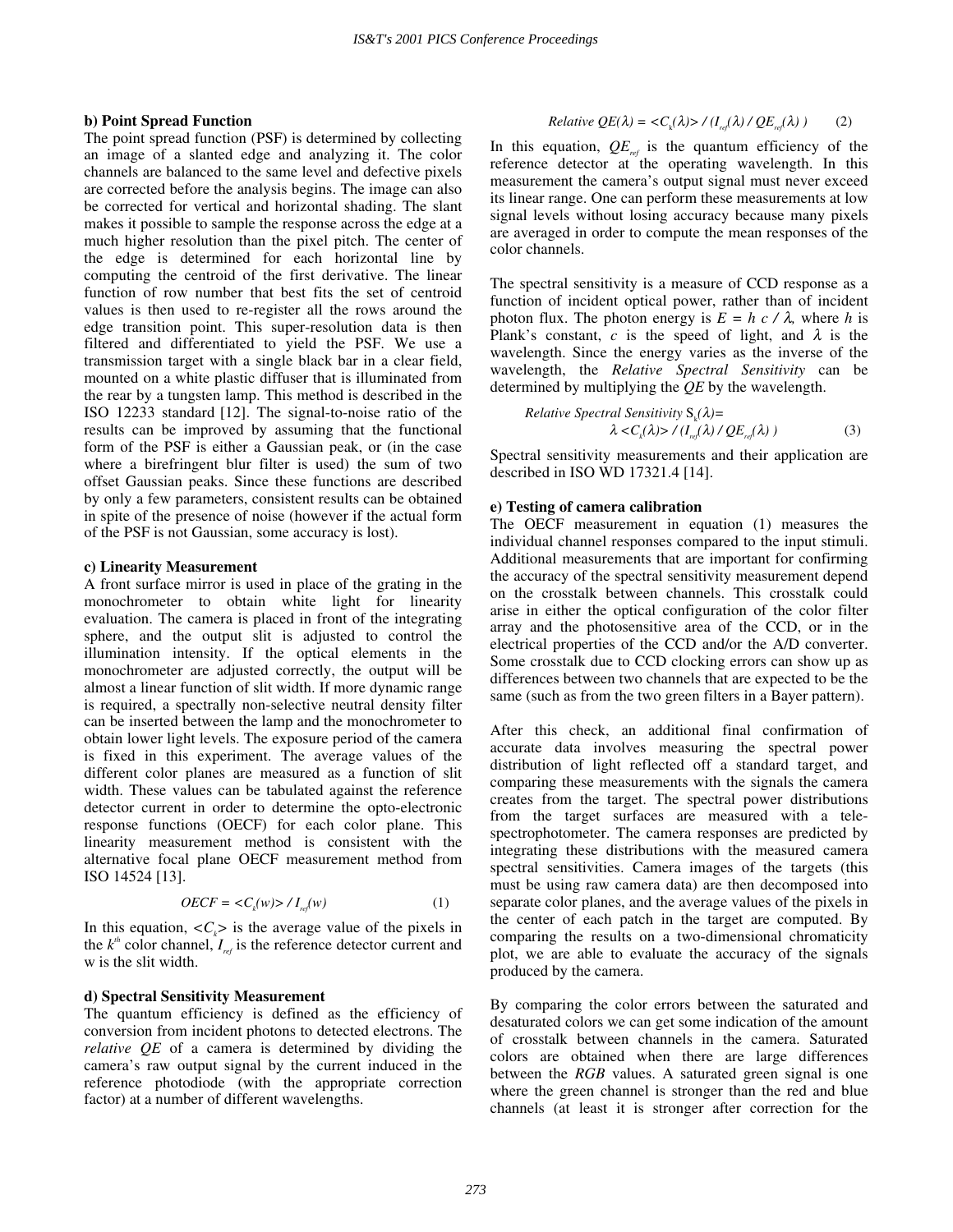illuminant). In this case, crosstalk will cause a percentage of the signal from the green channel to leak into some or all of the other channels, pulling the chromaticity towards white. In contrast, in pastel colors the strength of the *RGB* values is similar, and the crosstalk of the system will have little or no effect. For example, if a 12 bit A/D converter is specified to have 0.5% crosstalk error, then a saturated green having *RGB* values of 10, 4090, 10 could be misrepresented as 30, 4030, 30. This corresponds to a significant color change.



*Figure 1. Chromaticity diagram showing desaturation of the more saturated colors caused by crosstalk in camera system. (Asterisks are chromaticities calculated from digital camera image data and dots are chromaticities predicted from measurements of light reflected off surfaces and camera spectral sensitivities.)*



*Figure 2. Chromaticity diagram showing more accurate prediction of image colors calculated from measured data. (Asterisks are chromaticities calculated from digital camera image data and dots are chromaticities predicted from measurements of light reflected off surfaces and camera spectral sensitivities.)*

Figure 1 shows a comparison of colors measured from a Macbeth ColorChecker® Chart with the colors computed from the camera data. In this case a timing error caused significant crosstalk that manifests itself as desaturation of the chart's most saturated patches. After fixing the timing, the results shown in Figure 2 were obtained. This result shows much more evenly distributed color errors.

## **Generating Scene Data**

Having successfully completed the calibration of a digital still camera, we can now proceed to the algorithms and transformation methods for estimating scene data. Although treated briefly in this paper, camera measurement and calibration is not only extremely time consuming and difficult, but also fundamentally necessary in developing a thorough understanding of the digital photographic process.

## **a) White-point balance**

The first step in our computation of scene-referred data is the determination of the adopted white in the scene. Both our methods of image demosaicing and of determining linear transformations into a color space depend upon knowledge of the scene adopted white.

The method used for white-balance in the new HP and Pentax digital cameras is known as 'Color by Correlation' [3,4]. In this method, we correlate the colors seen by the camera with colors that are physically realizable under a set of plausible light sources. Then the results of this test are correlated with statistical probabilities of the light sources having the same chromaticity as the adopted white balance of the scene.

Having accurate measurements of the spectral sensitivities,  $S_k(\lambda)$ , of the digital camera system, we can pre-compute correlation matrices that compare captured image data to both possible and probable scene light sources. These matrices depend on a choice of *n* reference illuminants,  $E(\lambda)$ , and a set of *m* reference surface reflectances,  $R(\lambda)$ , that together encompass most colors found in nature.

As discussed in previous articles [15], we can use several different methods to produce the correlation matricies once the spectral sensitivities are measured. All of these methods use the basic correlation framework to compute the estimated white point of the scene by taking the maximum likelihood of the following:

$$
\mathbf{v}^{\mathsf{t}}\mathbf{M},\tag{4}
$$

where **M** is the correlation matrix and **v** is the image data in a vector form of the image chromaticity histogram. Having now determined our estimate of the scene illuminant, we can either balance the raw sensor data before the demosaic step, or include this into the convolution operator explained in the next section.

## **b) Mosaiced data reconstruction**

We have cast the problem of generating the fully populated planes of color image data from the sensor data as a reconstruction problem rather than one of interpolation. As our solution is mathematically intense, it will only be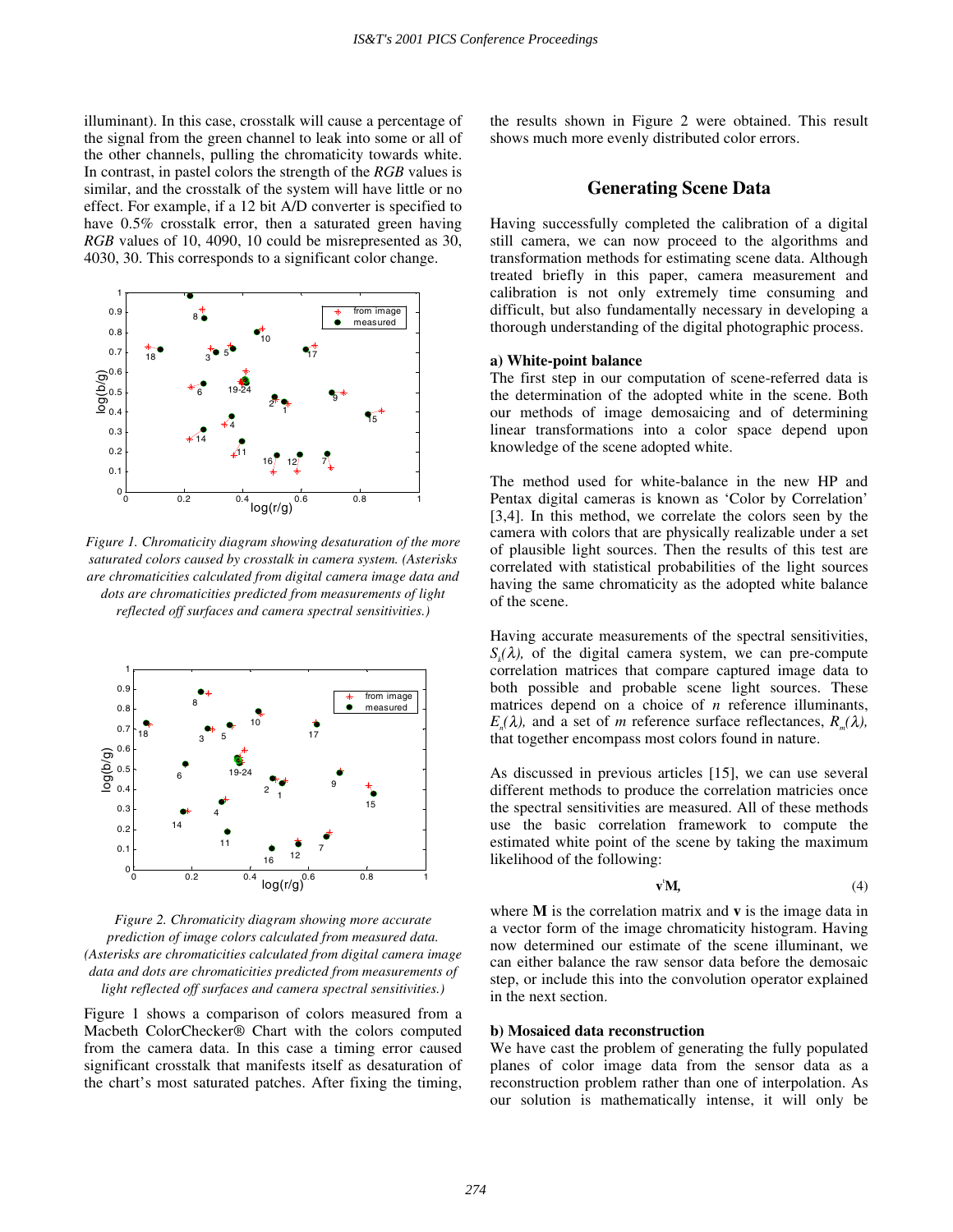summarized here. There are two parts, the generation of a convolution kernel, **T**, and the actual convolution,

$$
Y = T X, \tag{5}
$$

which is performed in real time just after an image is captured. The image data from the sensor is represented by **X**, and **Y** is the reconstructed image. The operator **T** is calculated *a priori.* The measured capture subsystem attributes (spectral sensitivities, PSF, OECF) and observations of the natural world (noise spectral power distributions in scenes, the estimated illuminant spectral power distribution, and probabilistic descriptions of the colorimetry of scene surfaces) are used as inputs for a newly developed reconstruction algorithm.[11] Deterministic mathematical models for the image and the capture process, and statistical models for noise and scene surfaces are generated and incorporated into a tensor operator of high dimensionality. Aided by simplifying mathematical assumptions, a linear mean-square optimization of this tensor is performed, resulting in the set of coefficients for the final reconstruction operator, **T**. This operator typically has an 8x8x3 pixel structure, and all sensor data within the footprint are used in calculating the missing color values for the target pixel in the reconstruction.

The result of this convolution is an estimate of the color values not measured at a given pixel. Because the capture subsystem is calibrated and therefore the sensor data is physically traceable, the result is a best-estimate reconstruction of the color triplets describing the original scene. Once transformed into an appropriate color space, the scene data is delivered to the rest of the camera pipeline for pictorial processing. In the nature of the mathematical constraints used, and the scope of physical processes considered, this technique is a significant improvement over other Bayesian reconstruction techniques [16]. Because of the computational complexity, a hardware accelerator capable of operating at over 500 MOPS was built into the custom ASIC used in these cameras. [17]

## **c) Linear transformation**

The final step to get to scene-referred data is to apply a linear transformation to take the camera data from raw response space to a standard color space. Again, there are many methods available for computing the linear transformations. These methods are currently under investigation [18, 19] and several are under consideration for international standardization [14]. Both manufacturing cost and signal-to-noise limitations have prevented digital camera sensors being developed that have spectral sensitivities that are color matching functions. As a result, the raw response space cannot technically be considered a color space until a transformation has been applied to bring the data to a close approximation to a standard color space.

The method we have developed and used in our devices uses the camera's spectral sensitivities  $S_k(\lambda)$ , and the predicted scene white-point to compute the linear transformation. Although this particular method does not depend on any expected surface reflectance correlation statistics (the so called *'maximum ignorance'* method) it does depend on the accurate measurement of the camera sensors discussed above in the measurement section.

At this point we now have our best approximation of the scene-referred data for each color dimension at every pixel location. The next step, which goes beyond the scope of this paper, is to produce an optimized, output-referred reproduction of the scene through the application of color rendering algorithms. Some details have been previously described [5], and others will be presented in future publications.

# **Conclusions**

We have based a digital still camera color reproduction solution on the new paradigm of generating physically meaningful scene data in the camera. We have described the methods that we employed for physical characterization of camera capture subsystems in order to routinely generate physically traceable data. Next, we presented our methods for establishing the adopted scene white point, for constructing an estimate of the full set of color triplets describing the scene, and for defining the transformation matrix to convert from the camera's raw response space into a color space suitable for use with the subsequent pictorial processing algorithms.

The result presented here is a physically accurate estimate of the color data in the original scene. This has proven to be a very powerful approach for enabling the use of new pictorial processing algorithms to deliver improved photographic performance.

# **References**

- 1. Holm, J., A Strategy for Pictorial Digital Image Processing (PDIP), *Proc. IS&T/SID Fourth Color Imaging Conference: Color Science, Systems, and Applications*, Scottsdale, AZ, pp. 194-201. (1996).
- 2. Saito, O., et.al., "Signal Processing System for High Resolution Digital Camera," *Proc. IS&T PICS Conference*, Savannah, GA, pp.76-79. (1999).
- 3. Finlayson, G.D., Hubel, P.M., and Hordley, S., "Colour by Correlation", *Proc. IS&T/SID Fifth Color Imaging Conference: Color Science, Systems, and Applications*, Scottsdale, AZ, 6-11, 1997.
- 4. Hubel, P.M., Holm, J., and Finlayson, G.D. "Illuminant Estimation and Color Correction," *Colour Imaging in Multimedia*, Lindsay MacDonald, editor, Wiley, 1999, pp. 73-95.
- 5. Holm, Jack, "Photographic Tone and Colour Reproduction Goals", *Proc.CIE Expert Symposium '96: Colour Standards for Image Technology*, Vienna, Austria, pp. 51 56. (1996).